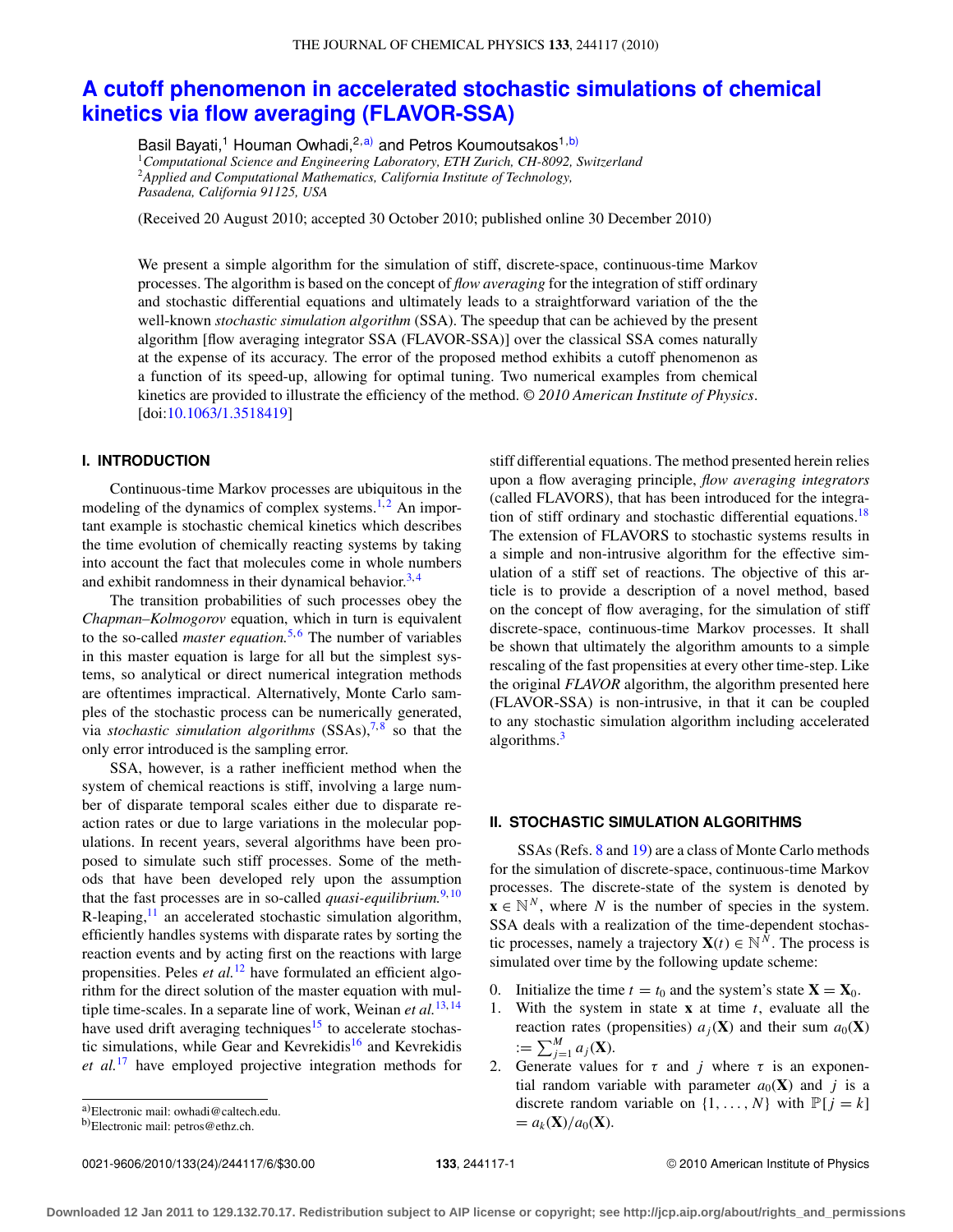- 3. Execute the next reaction by replacing  $t \to t + \tau$  and  $X \rightarrow X + \nu_i$  where  $\nu_i$  is the stoichiometric vector that denotes the change induced by reaction *j*.
- 4. Record (**X**, *t*). Return to step 1, or end.

The random variable  $X(t)$  is a sample from the probability distribution  $P(X_0, t)$  (the solution of the master equation) of the chemical species at time *t*. Hence, the empirical distribution associated with  $m$  independent samples of  $X(t)$  approximates  $P(X_0, t)$  with an accuracy of the order of  $m^{-(1/2)}$ . In the classical formulation of the SSA, the reaction rates  $a_k$ are defined by

<span id="page-1-0"></span>
$$
a_k(\mathbf{X}) := c_k \Omega \prod_{j=1}^N \left\{ \frac{X_j(X_j - 1) \dots (X_j - r_j + 1)}{\Omega^{r_j}} \right\}, (1)
$$

where  $c_k$  is the reaction rate,  $\Omega$  is the system volume,  $X_i$  is the number of molecules of species  $j$ , and  $r_j$  (a constant) is the number of reactants of the species *j*. It should be noted that although Eq. [\(1\)](#page-1-0) holds for arbitrary order reactions, reactions only have a physical meaning for order 0, 1, and 2.

Write  $a_k(t) := a_k(\mathbf{X}(t))$ . Under the assumption that there is a clear separation of fast and slow processes, the total propensity can be decomposed as follows:

$$
a_0(t) = \frac{1}{\epsilon} \sum_i \tilde{a}_i^{(\text{fast})}(t) + \sum_j a_j^{(\text{slow})}(t),\tag{2}
$$

where  $a_i^{\text{(fast)}}(t) = (1/\epsilon)\tilde{a}_i^{\text{(fast)}}(t)$  and  $\epsilon \ll 1$  is the stiffness parameter that is either specified by the problem (a fast reaction rate) or emerges during the evolution of the system (disparities in the propensities). It should be noted that this dimensionless parameter has been introduced only for the clarity of the presentation and the analysis of the method and in practice its specific value is not strictly needed. The fast processes evolve on a time-scale of  $\mathcal{O}(\epsilon)$  and the slow processes are on a time-scale of  $O(1)$ . The inefficiency of the SSA is incident to the fact that  $a_0 \approx \mathcal{O}(\tilde{A}^{(\text{fast})} \epsilon^{-1})$ , where  $\tilde{A}^{(\text{fast})}$  $= \sum_i \tilde{a}_i^{(\text{fast})}(t)$  has units [1/time] and is  $\mathcal{O}(1)$  and consequently  $\mathbb{E}[\tau] \approx \mathcal{O}(\epsilon)$ .

Assume that the propensities are in ascending order and indexed by  $k$ . Then,  $\epsilon$  can be determined by

<span id="page-1-1"></span>
$$
\epsilon = \min_{k} \left\{ \frac{a_{k-1}}{a_k} \right\}.
$$
 (3)

Partitioning of the propensities can be performed by indexing the fast propensities by  $i > k'$  and the slow propensities  $j < k'$ , where  $k'$  is the arg min (argument of the minimum) of Eq. [\(3\).](#page-1-1) We note that this partitioning can also be performed hierarchically for systems with multiple time-scales, although in this article such systems are not investigated. Moreover Eq. [\(3\)](#page-1-1) assumes that the time-scales are clearly separated. For example, if  $a_k = 2a_{k-1}$  for  $k = 2, ..., K$ , then although there is a large disparity between  $a_1$  and  $a_K$ , there is not a clear separation between fast and slow processes.

Letting  $\Phi^{(1/\epsilon)}$  denote one iteration of the SSA, the numerical method can be written as

$$
\left(\mathbf{X}_n, t_n\right) = \left(\mathbf{\Phi}^{(1/\epsilon)}\right)^n \left(\mathbf{X}_0, t_0\right),\tag{4}
$$

which is equivalent to performing *n* iterations of SSA.

# **III. FLAVORIZED-SSA**

Tao *et al.*[18](#page-5-11) presented a class of numerical methods, called FLAVORS, for the integration of stiff ordinary and stochastic differential equations. The method is based on averaging the instantaneous flow of a dynamical system with hidden fast and slow variables. The advantage of the method is that the computational cost is determined by the slow processes instead of the fast ones. In order to briefly outline the FLAVOR method we consider the stiff ordinary differential equation

<span id="page-1-2"></span>
$$
\dot{\mathbf{u}} = \mathbf{G}(\mathbf{u}) + \frac{1}{\epsilon} \mathbf{F}(\mathbf{u}).
$$
\n(5)

Assume that there exists a possibly unknown and nonlinear diffeomorphism *η* such that  $(x, y) = \eta(\mathbf{u})$  is the solution of the following stiff set of ordinary differential equations:

<span id="page-1-3"></span>
$$
\dot{x} = g(x, y),\tag{6}
$$

<span id="page-1-4"></span>
$$
\dot{y} = \frac{1}{\epsilon} f(x, y). \tag{7}
$$

Let  $\phi^{(1/\epsilon)}$  be the flow of a first order accurate legacy integra-tor for Eq. [\(5\),](#page-1-2) i.e.,  $\bar{u}_{t+h} = (\phi_h^{(1/\epsilon)})(\bar{u}_t)$ , where  $\bar{u}$  is a numerical approximation of the solution of Eq. [\(5\).](#page-1-2) The FLAVOR method works by averaging the flow of Eq. [\(5\)](#page-1-2) [instead of Eqs. [\(6\)](#page-1-3) and [\(7\)\]](#page-1-4) by splitting and resynchronization. By splitting we refer to a composition ( $\pmb{\phi}_{\delta-\tau}^{(0)}\circ \pmb{\phi}_{\tau}^{(1/\epsilon)}$ ), where  $\pmb{\phi}_{\delta-\tau}^{(0)}$  denotes the flow with the stiffness parameter  $1/\epsilon = 0$  and  $\delta \gg \tau$ are the time-steps. By resynchronization we refer to the distinct time-steps  $\delta$  and  $\tau$ , the effects of which are to advance the internal clock of fast variables by  $\tau$  every time-step of length δ. The averaging applied *M* times means that  $(\phi_{\delta-\tau}^{(0)} \circ \phi_{\tau}^{(1/\epsilon)})^M$  $\approx (\phi_\tau^{(1/\epsilon)})^L$ , where  $L\tau = M\delta$ . The variable *M* denotes the number of samples used to average the flow. The approximate scheme is therefore  $\bar{\mathbf{u}}_t = (\phi_{\delta-\tau}^{(0)} \circ \phi_{\tau}^{(1/\epsilon)})^M(\bar{\mathbf{u}}_0)$ , where  $M\delta = t$ . It is shown in Ref. [18](#page-5-11) that the proposed flow averaging is accurate (in a strong sense with respect to (possibly hidden) slow variables and in the sense of measures with respect to (possibly hidden) fast variables) provided that fast variables are locally ergodic and  $(\tau/\epsilon)^2 \ll \delta \ll \tau/\epsilon$ . The condition  $\delta \ll \tau/\epsilon$  ensures that the slow dynamic has been averaged with respect to that of the fast variables. The condition  $(\tau/\epsilon)^2 \ll \delta$  ensures that the error caused by fast variables on slow ones (when *η* is nonlinear) remains small. After optimizing on  $\tau$  the accuracy of the proposed method is, in the worst case scenario,  $\delta^{1/3}$  while its cost is  $1/\delta$  (and in particular, both are independent from  $\epsilon$ ). The FLAVOR method is not completely equivalent to simulating Eq. [\(5\)](#page-1-2) with a larger  $\epsilon'$ : indeed, the accuracy of such simulation (with a time-step proportional to  $\epsilon'$ ) would be  $e^{CT/\epsilon'}\epsilon'$  (the constant  $e^{CT/\epsilon'}$  typically results from Gronwall's lemma and the fact the total simulation of Eq. [\(6\)](#page-1-3) has to be rescaled by  $1/\epsilon'$  (the error is multiplicative at a rate  $1 + C/\epsilon'$ ) which, in particular, cannot be made arbitrarily small with respect to  $\epsilon'$ .

Analogously to the *FLAVOR* algorithm, the *FLAVOR* ized-SSA method is defined as the composition of two SSA steps:

$$
(\mathbf{X}_n, t_n) = \left(\mathbf{\Phi}^{(\xi/\epsilon)} \circ \mathbf{\Phi}^{(1/\epsilon)}\right) (\mathbf{X}_{n-1}, t_{n-1}),\tag{8}
$$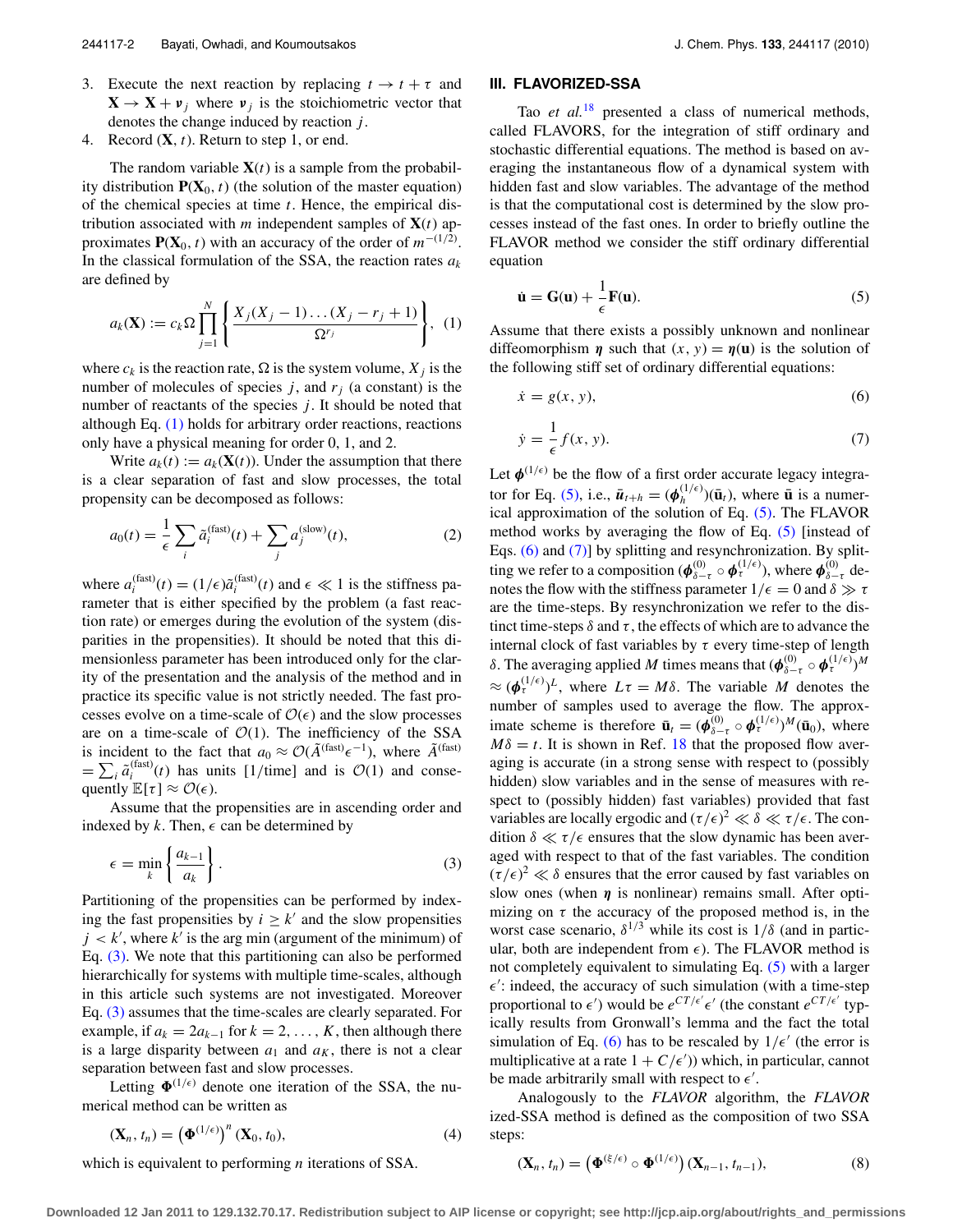where  $\xi \in [0, 1]$ . The SSA step  $\Phi^{(\xi/\epsilon)}$  advances the simulation clock by a time interval of size  $\delta$ , which is an exponential random variable with parameter

$$
\hat{a}_0(t,\xi) := \frac{\xi}{\epsilon} \sum_i \tilde{a}_i^{\text{(fast)}}(t) + \sum_j a_j^{\text{(slow)}}(t). \tag{9}
$$

It also selects a fast reaction *i* with probability  $(\xi/\epsilon)$   $(\tilde{a}_i^{\text{(fast)}}(t)/a_0(t))$  or slow reaction *j* with probability  $a_j^{(\text{slow})}(t)/a_0(t)$ . This is simply equivalent to identifying fast reactions and multiplying fast propensities by  $\xi$  at every other step. If  $\xi = 1$ , the algorithm reduces to the standard formulation of the SSA. The only difference between the *FLAVOR*ized-SSA and the SSA is that the fast (stiff) propensities are rescaled by  $\xi$  at every other iteration. Intuitively, this amounts to slowing down the fast processes to be on the same time-scale as the slow processes, thus permitting a larger time-step to be taken. For  $\xi/\epsilon \gg 1$ , fast variables have the time to converge in law towards their equilibrium distribution before any significant change on slow variables. Conversely, if  $\xi/\epsilon$  is of  $\mathcal{O}(1)$ , then fast variables do not have the time to converge in law towards their equilibrium distribution before significant changes on the slow variables. Hence, speed-up and error are both increasing as a function of  $1/\xi$ . However, although speed-up is proportional to  $1/\xi$ , we will show that the error exhibits a sharp transition with respect to the value of  $\xi$ , i.e., a cutoff phenomenon.

#### **IV. CUTOFF PHENOMENON**

Stiff systems, and in particular fast processes, force stochastic simulation algorithms to take prohibitively small time-steps as discussed above. These fast processes are on several occasions not as important as the slow processes in determining the overall dynamics of the system. Hence, if one were to artificially slow down the fast reactions by a factor of  $0 \leq \xi < 1$  then the stiffness would be alleviated and the problem of small time-steps would be mended. Naturally, an error would be introduced since one is not simulating the original system, but rather a rescaled version. It will be shown below that the error introduced by this artificial slowing down of fast processes is not linear with respect to  $\xi$ , but rather changes significantly when  $\xi$  approaches  $\epsilon$ . In other words, when  $\xi > \epsilon$  virtually no error is made, yet when  $\xi < \epsilon$  a large error is made. This sharp transition of the error around a certain value, in this case  $\xi \approx \epsilon$ , can be likened to a so-called cutoff phenomenon as studied by Diaconis[.20](#page-5-13) Diaconis proved that fewer than six riffle shuffles of a deck of playing cards is not sufficient to bring the deck to its stationary distribution (sc. a deck with a random distribution of cards), yet—rather surprisingly—seven shuffles suffice. In the case of chemical kinetics, the fast processes (i.e., reactions) can be artificially slowed down without substantially modifying the dynamical properties of the system, the result of which is a decrease in the computational time.

Diaconis<sup>[20](#page-5-13)</sup> showed that with fewer than six riffle shuffles, a deck of playing cards remains strongly correlated to its initial configuration whereas seven shuffles suffice to bring it close to the the uniform distribution on the permutation group. This sharp transition in mixing properties of Markov chains has been called cutoff phenomenon. Sharp convergence of the present numerical method with respect to  $\xi$  is investigated next. Since the value of  $\xi$  dictates both the error and speed-up of the simulation, we inquire into its optimal value. The proof of convergence of FLAVOR-SSA with error bounds is similar to those given in Ref. [18](#page-5-11) and will not be reproduced here (we also refer to theorem 2.1 of Ref. [15\)](#page-5-8).

The value of  $\xi$  controls the distance, in distribution, between fast variables and their local (with frozen slow variables) invariant distribution. In presence of a spectral gap  $\lambda$ , this distance decays like  $e^{-\xi \lambda t/\epsilon}$  (see, e.g., Ref. [21\)](#page-5-14). This is why the cutoff is observed when the value of  $\xi$  is slightly larger than  $\epsilon$ .

## **V. NUMERICAL EXAMPLE 1: EMERGENCE OF TIME-SCALES**

The following chemical system, which was investigated in Ref. [13,](#page-5-6) exhibits a disparity in time-scales at  $t \approx 1$ :

$$
S_1 \longleftrightarrow S_2, \tag{10}
$$

$$
S_1 \longleftrightarrow S_3,\tag{11}
$$

$$
2S_2 + S_3 \longleftrightarrow 3S_4. \tag{12}
$$

<span id="page-2-0"></span>This system does not have an explicit stiffness parameter  $\epsilon$ , but rather the stiffness arises owing to the evolution of the reaction set. Moreover, this chemical system is indicative of real-world problems in which the value of  $\epsilon$  is not known *a priori*. The reversible reaction shown in Eq. [\(12\)](#page-2-0) at time  $t \approx 1$  has propensity values of roughly  $10^3$  times larger than the propensities of the other reactions. The value of  $\epsilon$  varies in the range of  $10^{-3}$  and  $10^{-4}$  when  $t > 1$ . The corresponding propensities and stoichiometric vectors are

$$
a_1^{(\text{slow})} = X_1, \quad \mathbf{v}_1 = (-1, +1, 0, 0)^T,
$$
  
\n
$$
a_2^{(\text{slow})} = X_2, \quad \mathbf{v}_2 = (+1, -1, 0, 0)^T,
$$
  
\n
$$
a_3^{(\text{slow})} = X_1, \quad \mathbf{v}_3 = (-1, 0, +1, 0)^T,
$$

<span id="page-2-1"></span>

FIG. 1. Optimal value of  $\xi$ : error of the probability density function,  $E_P(\xi)$ , versus speed-up,  $S(\xi)$ .  $l^{\infty}$ :  $\circ$ ;  $l^1$ :  $\Box$ ;  $l^2$ :  $\circ$ .  $\xi = 10^{-j}$ , where  $j = 0, 1, ..., 5$ and where  $\xi = 1$  is the leftmost point and  $\xi = 10^{-5}$  is the rightmost point. The maximum error has been rescaled to 1 and the error at  $\xi = 1$  is the sampling error. The markers denote simulated points and the lines are secondorder interpolations. The optimal value is  $\xi = 10^{-2}$  where  $S(\xi) \approx 7$  and the error is negligible.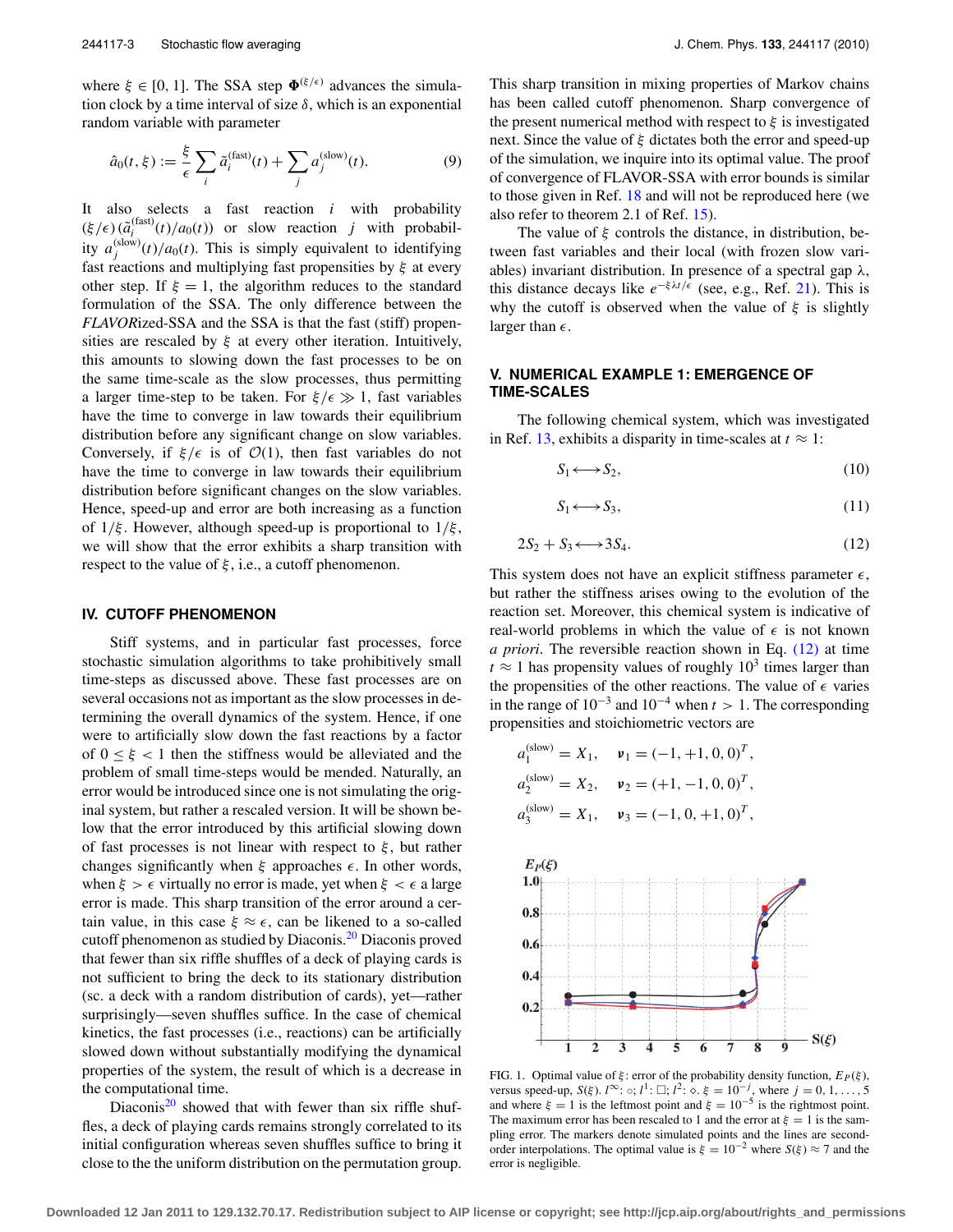<span id="page-3-0"></span>

FIG. 2. Comparison of solutions: *FLAVORized-SSA* [light gray (orange)], SSA [dark gray (black)].  $\mathbf{P}^{\xi=10^{-2}}(t=4)$  (left) and  $\mathbf{P}^{\xi=10^{-5}}(t=4)$  (right) for the spcecies  $S_1$ . Note that the large error for  $\mathbf{P}^{g=10^{-5}}(t=4)$  results from a shift in the distribution.

$$
a_4^{\text{(slow)}} = X_3, \quad \mathbf{v}_4 = (+1, 0, -1, 0)^T,
$$
  
\n
$$
a_5^{\text{(fast)}} = 2X_2(X_2 - 1)X_3, \quad \mathbf{v}_5 = (0, -1, -2, +3)^T,
$$
  
\n
$$
a_6^{\text{(fast)}} = 2X_4(X_4 - 1)(X_4 - 2),
$$
  
\n
$$
\mathbf{v}_6 = (0, +1, +2, -3)^T.
$$

Simulations were performed with  $\mathbf{X}(t) = (X_1(t), X_2(t))$ , *X*<sub>3</sub>(*t*), *X*<sub>4</sub>(*t*))<sup>*T*</sup> and **X**(0) = (100, 3, 3, 3)<sup>*T*</sup> in *t*  $\in$  [0, 4]. The *FLAVOR*ized-SSA was turned on once there was a disparity in the stystem, namely at time  $t = 1$ . A total of  $N = 2 \times 10^5$ samples were performed.

A parametric plot of the error of the probability density function versus the speed-up compared to SSA is shown in Fig. [1.](#page-2-1) The errors are defined as

$$
l^{p} = ||\mathbf{P}^{\xi} - \mathbf{P}||_{p} = \left(\sum_{k} \left| P_{k}^{\xi} - P_{k} \right|^{p} \right)^{1/p}, \tag{13}
$$

for  $p = 1, 2$ , where the vector **P** denotes the discrete probability density function of an exact stochastic simulation and  $\mathbf{P}^{\xi}$  is the density function of the FLAVORized algorithm with parameter  $\xi$ . The special case of the  $l^{\infty}$  norm is defined as  $\hat{l}^{\infty} = ||\mathbf{P}^{\xi} - \mathbf{P}||_{\infty} = \max_{k} |P^{\xi}_{k} - P_{k}|$ . The  $l^{\infty}$  norm was also used since the  $l^1$  and  $l^2$  norms are not sensitive to an out-

<span id="page-3-1"></span>

FIG. 3. Mind the shift: shift from left to right of the cumulative distribution functions of  $\mathbf{P}^{\xi}(t=1)$  for the species  $S_2$  as the value of  $\xi$  becomes smaller. Light gray (orange) lines denote *FLAVOR*ized-SSA, dark gray (black) SSA.  $\xi = 10^{-j}$ , where  $j = 1, ..., 8$ . The shift becomes prominent when  $\xi = \epsilon$  $= 10^{-4}$  (solitary orange line) and is a result of the rescaling of time for fast variables.

lier, sc. a large error at a single point. The  $l^1$  and  $l^2$  norms are both considered since  $Diaconis<sup>20</sup>$  $Diaconis<sup>20</sup>$  $Diaconis<sup>20</sup>$  considered the so-called *total variation distance* (similar the *l* <sup>1</sup> norm) and the use of the spectral gap used to show the cutoff phenomenon in this work relies upon the  $l^2$  norm.<sup>[21](#page-5-14)</sup> Here we show that—up to a normalization—they are all in agreement with respect to the cutoff phenomenon.

It should be noted that the speed-up is relatively modest, since SSA is performed in the interval  $0 \le t \le 1$ . The value of  $\xi$  was varied in the range  $\xi = 10^{-j}$ , where  $j = 0, 1, ..., 5$ . The optimal value for  $\xi$  in terms of the error and speed-up is  $\xi = 10^{-2}$  for this particular system. This confirms the cutoff analysis above that showed that the error was minimized once  $\xi > \epsilon$ . Additionally, a comparison of the probability density functions for  $\xi = 10^{-2}$  and  $\xi = 10^{-5}$  is shown in Fig. [2.](#page-3-0) The larger error for  $\xi = 10^{-5}$  is a result of the shift of the distribution.

## **VI. NUMERICAL EXAMPLE 2: MINIMAL STIFF CHEMICAL SYSTEM**

The following simple stiff chemical system is considered (as in Ref. [13\)](#page-5-6):

$$
S_1 \xleftrightarrow{1/\epsilon} S_2 \xleftrightarrow{1} S_3,\tag{14}
$$

<span id="page-3-2"></span>

FIG. 4. Error analysis:  $||\mathbf{P}^{\xi}(t=1) - \mathbf{P}(t=1)||$ , where  $l^{\infty}$ :  $\circ$ ;  $l^{1}$ :  $\square$ ;  $l^{2}$ :  $\circ$ ;  $\xi = 10^{-j}$ ,  $j = 0, 1, ..., 8$ . The errors have been rescaled to be in the range [0, 1] and the *x*-axis is logscale.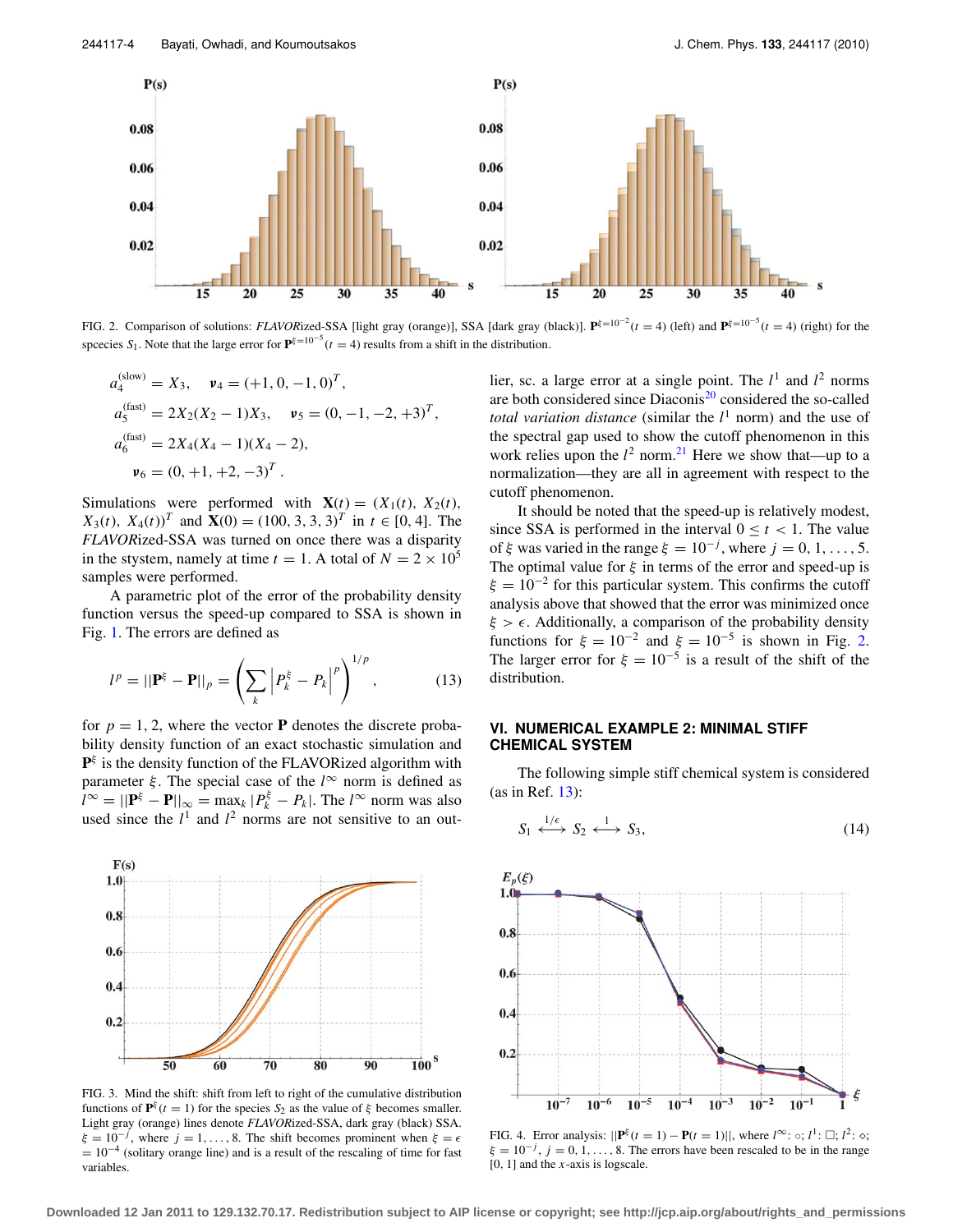<span id="page-4-6"></span>

FIG. 5. Computational efficiency: speed-up compared to SSA,  $S(\epsilon, \xi)$ , with respect to the scaling parameter,  $\xi$ , and the stiffness parameter,  $\epsilon$ . All axes are logscale.

where  $\epsilon \ll 1$ . The propensities and stoichiometric vectors for this system are:

$$
a_1^{\text{(fast)}} = \frac{1}{\epsilon} X_1, \quad \mathbf{v}_1 = (-1, +1)^T, \tag{15}
$$

$$
a_2^{\text{(fast)}} = \frac{1}{\epsilon} X_2, \quad \mathbf{v}_2 = (+1, -1)^T, \tag{16}
$$

$$
a_3^{(\text{slow})} = X_2, \quad \mathbf{v}_3 = (0, -1)^T, \tag{17}
$$

$$
a_4^{(\text{slow})} = \Omega, \quad \mathbf{v}_4 = (0, +1)^T. \tag{18}
$$

For simplicity, the species  $S_3$  is assumed to be constant. Simulations were performed in  $t \in [0, 1]$ , where  $X(t)$  $=(X_1(t), X_2(t))^T$ ,  $X_i(t)$  denotes the number of molecules or particles of species  $S_i$  at time *t*,  $\mathbf{X}(0) = (50, 50)^T$ ,  $\Omega = 100$ ,  $N = 2 \times 10^5$ , and  $\epsilon = 10^{-4}$ . The value of  $\xi$  was changed in order to study the convergence of the simulation. Figure [3](#page-3-1) shows the cumulative distributions of  $\mathbf{P}^{\xi}(t=1)$  for the speices  $S_2$ . A shift in distributions is noticeable when the value of  $\xi$  becomes smaller than  $\epsilon$ . The error analysis in Fig. [4](#page-3-2) shows a clear cutoff around  $\xi = \epsilon = 10^{-4}$ . The errors have been rescaled to be in the range [0, 1].

The value of  $\epsilon$  was then varied in order to determine the speed-up of the numerical method compared to the SSA. Figure [5](#page-4-6) shows the speed-up with respect to  $\xi$  and  $\epsilon$ . Note that to ensure accuracy, the value of  $\xi$  should be larger than  $\epsilon$ . It is therefore possible to obtain a speed-up of more than  $10\times$  if  $\epsilon$  is very small. As expected, the speed-up is largest when  $\xi \to 0$  and  $\epsilon \to 0$ .

#### **VII. CONCLUSIONS AND FUTURE WORK**

A straightforward numerical method (FLAVOR-SSA) was presented for the simulation of stiff Markov processes. The method can be easily coupled with any existing stochastic simulations algorithms. The error associated with the proposed method has been shown to be characterized by a cutoff phenomenon allowing for the determination of an optimal trade-off between error and speed-up. Future work will involve a thorough comparison of the present method with various other methods that have been developed, e.g., Refs. [10](#page-5-3) and [12](#page-5-5)[–14.](#page-5-7) Moreover, multiple time-scales and adaptive calculations of  $\epsilon$  will be investigated. In the same vein, multiple ξ variables can be introduced to scale propensities on different time-scales.

#### **ACKNOWLEDGMENTS**

B.B. and P.K. wish to thank Eric Mjolsness at the University of California, Irvine for many helpful discussions regarding the present work. Part of the work of H.O. has been supported by NSF Grant CMMI-092600. The authors also thank the anonymous reviewer, whose comments and suggestions greatly improved the intelligibility of this article.

- <span id="page-4-0"></span><sup>1</sup>J. Honerkamp, *Stochastic Dynamical Systems* (Wiley-VCH, Weinheim, 1994).
- <span id="page-4-2"></span><span id="page-4-1"></span>2S. Chandrasekhar, [Rev. Mod. Phys.](http://dx.doi.org/10.1103/RevModPhys.15.1) **15**, 1 (1943).
- <span id="page-4-3"></span>3D. T. Gillespie, [Annu. Rev. Phys. Chem.](http://dx.doi.org/10.1146/annurev.physchem.58.032806.104637) **58**, 35 (2007).
- <span id="page-4-4"></span>4D. T. Gillespie, [Physica A: Stat. and Theor. Phys.](http://dx.doi.org/10.1016/0378-4371(92)90283-V) **188**, 404 (1992).
- 5N. G. Van Kampen, *Stochastic Processes in Physics and Chemistry*, 3rd ed. (North Holland, Amsterdam, 2007).
- <span id="page-4-5"></span>6C. Gardiner, *Stochastic Methods: A Handbook for the Natural and Social Sciences*, 4th ed. (Springer-Verlag, Berlin, 2009).